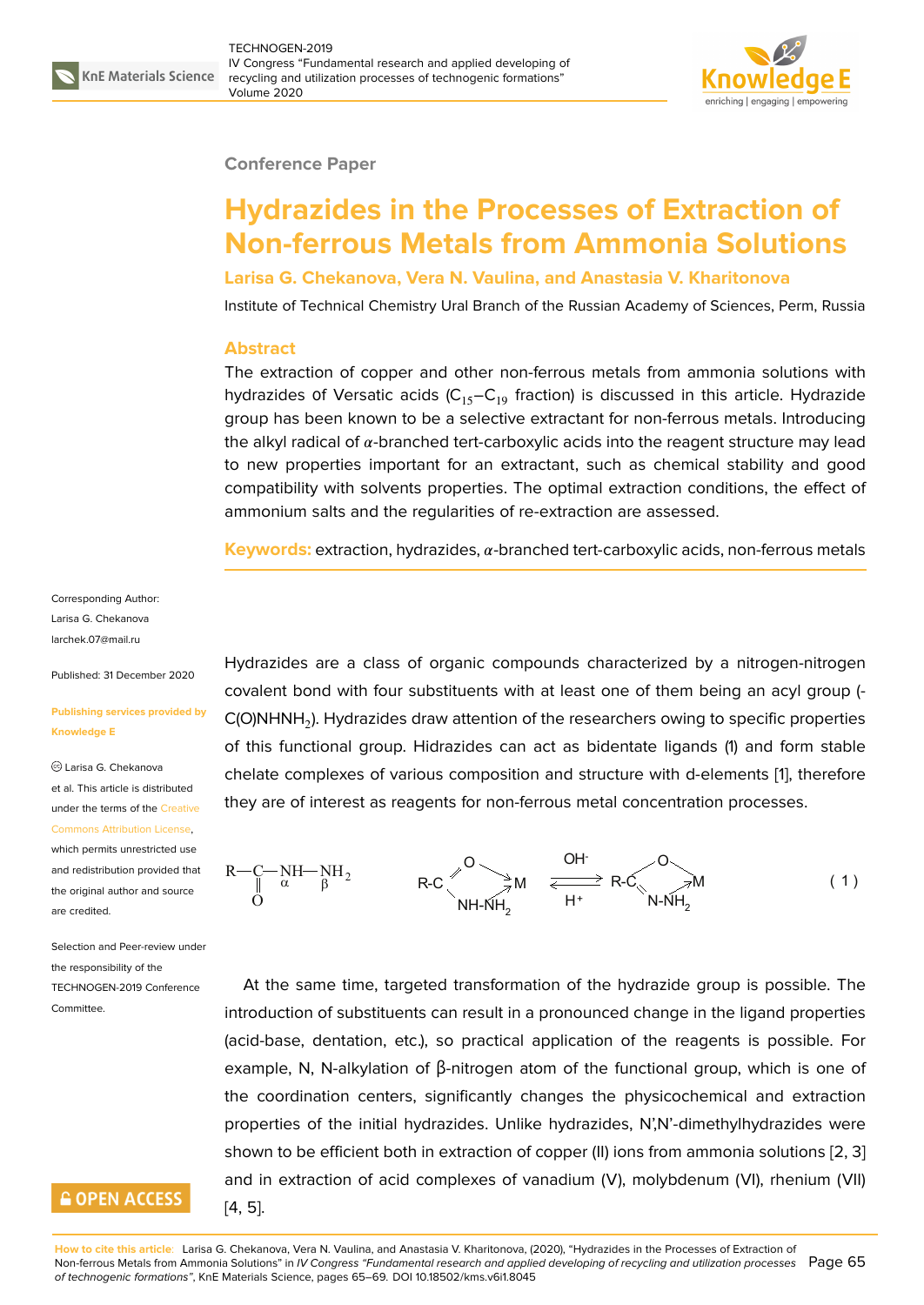A proper choice of acyl structure allows such properties as compatibility with organic solvents, water solubility, resistance to hydrolysis to be regulated. For example, the reagent (HVA 1519) was synthesized via acylation of hydrazides by  $\alpha$ -branched tertiary carboxylic acid Versatic (fraction  $C_{15}-C_{19}$ ). The reagent is used for extraction of copper (II) and accompanying non-ferrous metals from sulfuric acid solutions [6]. Such solutions are usually obtained upon leaching in hydrometallurgical processing of oxidized, poor copper ores and industrial waste. The HVA 1519 is well compatible with hydrocarbon solvents and modifiers, resistant to hydrolysis and oxidation in th[e](#page-4-2) extraction – reextraction cycles. The organic phase capacity is 13,2 g copper (II)/dm $^3$  is about two times higher than that of the industrial extractant LIX 984N - 7 g copper (II)/dm<sup>3</sup>. Moreover, the advantage of HVA 1519 is that selective extraction of copper (II) can be carried out in presence of iron (III), nickel (II), cobalt (II), zinc (II) in more acidic media, at pH <1. Thus, it can be used for recycling of copper-containing raw materials (cement copper, copper-based alloys).

The aim of this work was to study the extraction of copper (II) and other non-ferrous metals from ammonia solutions with HVA 1519.

Figure 1 shows the dependence of Cu (II) extraction with HVA 1519 (in kerosene solution) on the pH value of solution and ammonia concentration. It is seen that the reagent extracts copper (II) most completely  $(E = 99\%)$  in the pH range 4,0-9,0; then the degr[ee](#page-2-0) of extraction begins to decrease and at a concentration of ammonia 3 mol/dm3 is 56 %. In the pH range 3,5-6,0 simultaneous extraction and formation of a beard-shaped copper hydroxide precipitate at the interface is observed.

A three-step extraction procedure can lead to a significant increase in copper extraction degree at higher ammonia concentrations (Figure 2). Thus, at  $\mathsf{C}_{\mathsf{NH3}}$  = 1 mol/dm $^3$ , the extraction degree for one step is 65 %, and for three - 90 %.

Copper-containing ammonia solutions usually contain ammonium salts. Therefore, the effect of ammonium salts on the extraction of Cu [\(II\)](#page-2-1) ions was studied. No effect of the presence of ammonium salts on copper extraction degree was found up to  $pH_{eq}$ value 7 (pH<sub>initial</sub> 7.5). At higher pH values a decrease in extraction degree was observed. In case of ammonium salt concentration over 10 g/dm<sup>3</sup>, the pH<sub>eq</sub> range of copper extraction is narrower. To some extent, the presence of ammonium salts improves copper(II) extraction at concentrations over 50 g/dm<sup>3</sup>, since in this case no third phase appears in the extraction process. The data, illustrating the effect of ammonium sulfate concentration on the extraction of Cu(II) from a solution with the  $pH_{initial}$ -value equal to 8, are given in Table 1. A decrease in the extraction degree of Cu (II) is shown to be negligible at ammonium sulfate concentration of 200 g/dm $^3.$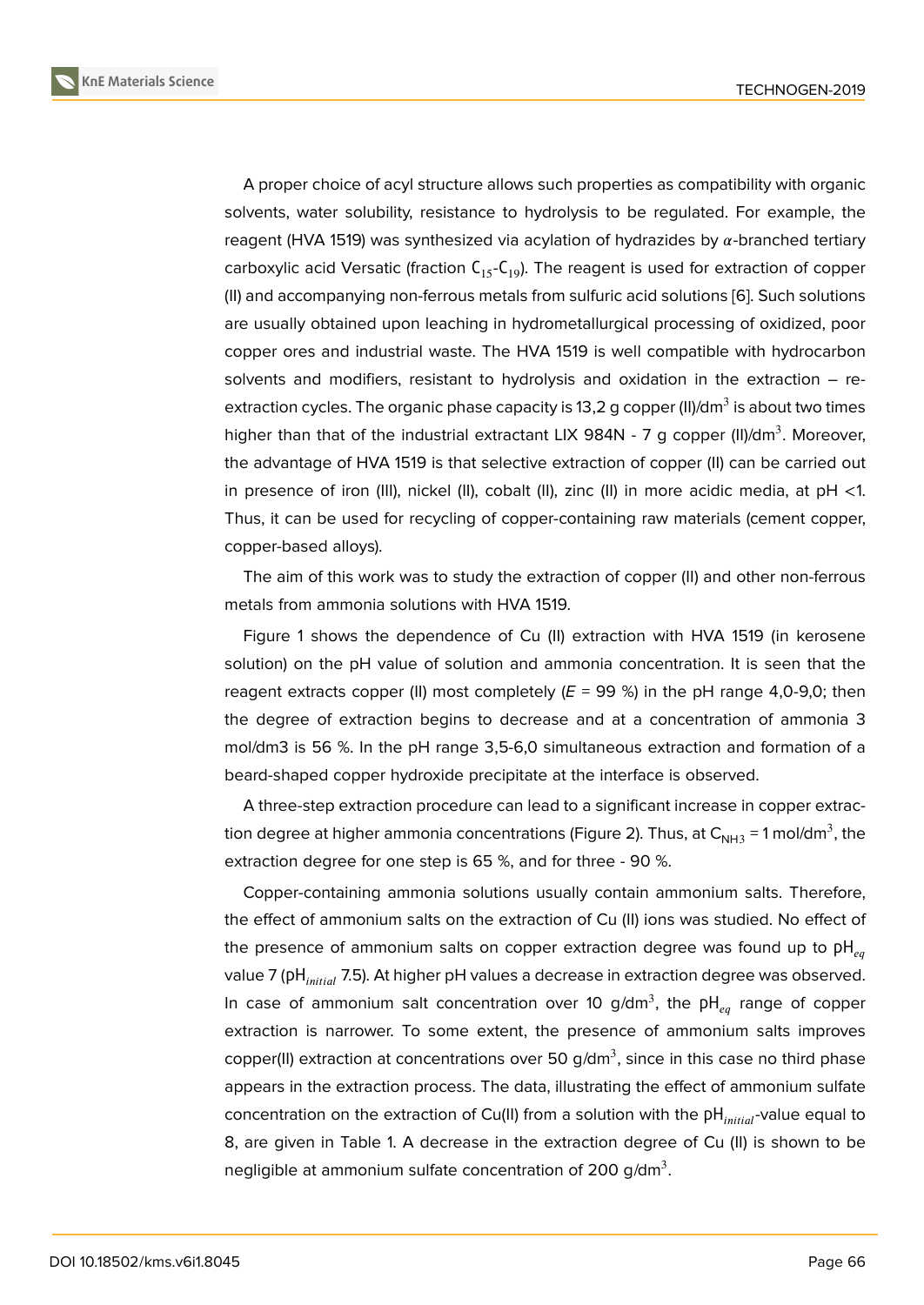



<span id="page-2-0"></span>**Figure** 1: Dependence of Cu (II) extraction degree  $(E, %)$  on the pH<sub>eq</sub> value of solution and ammonia concentration. V:V $_{aq}$ =1:1, С $_{HVA1519}$ =0,4 mol/dm $^3$ , т=3 мин., С $_{Cu}$ =883 mg/dm $^3$ .



<span id="page-2-1"></span>**Figure** 2: Dependence of Cu (II) extraction degree (*E*, %) on the number of extraction steps (n) and ammonia concentration, mol/dm $^3$ : 1-0,1; 2-0,5; 3-1,0; 4-3,0; 5-5,0 V:V $_{aq}$  = 1:1, С $_{HVA1519}$ =0,4 mol/dm $^3$ ,  $\tau$ =3 мин., С $_{Cu}$ =1382 mg/dm $^3$ .

TABLE 1: The effect of ammonium sulfate concentration on the extraction of copper(II) with of HVA 1519 (in kerosene solution). V : V $_{aq}$ =1:1, С $_{HVA1519}$ =0,4 mol/dm $^3$ , т=3 мин., С<sub>NH3</sub>=0,05 mol/dm $^3$ , Cu=1033 mg/dm $^3$ .

| $C_{(NH4)2SO4}$ , g/dm <sup>3</sup> | $pH_{eq}$ | E, % |
|-------------------------------------|-----------|------|
|                                     | 7,2       | 98,7 |
| 10 <sup>°</sup>                     | 7,2       | 98,8 |
| 50                                  | 7,1       | 95,9 |
| 100                                 | 7,0       | 93,2 |
| 200                                 | 7,0       | 91,8 |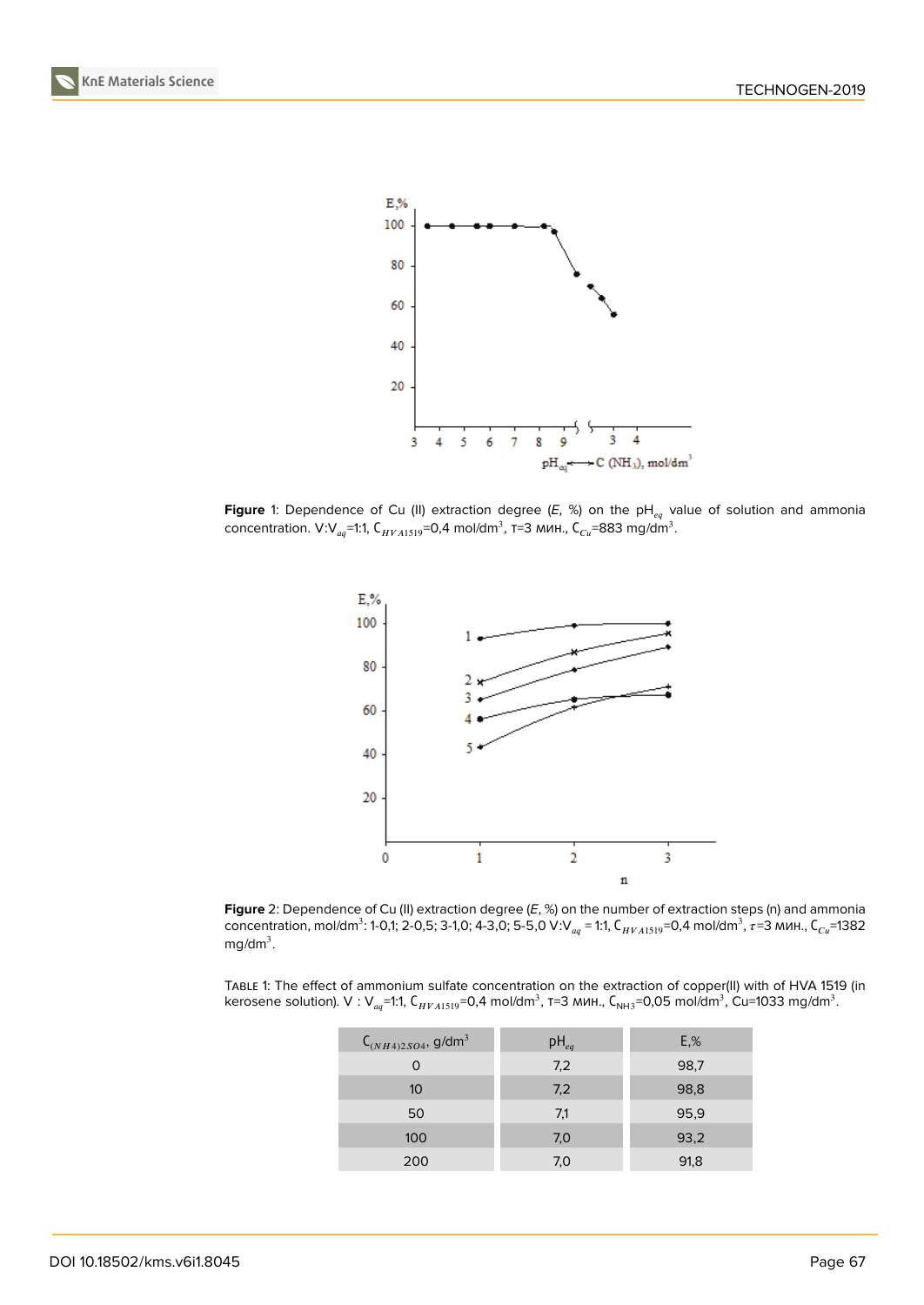The curves describing joint extraction of Cu (II), Ni (II), Co (II) and Zn (II) ions with HVA 1519 are shown in Figure 3. The extraction degree for Cu (II) and Zn (II) starts to decrease at pH 8.5, the extraction degree for Ni(II) and Co(II) is high up to ammonia concentration of 1 mol/dm<sup>3</sup>. This makes possible the extraction separation of not only Ni and Cu, Co and Cu, but also [Z](#page-3-0)n and Ni, Co and Zn ions.



**Figure** 3: The joint extraction of Cu (II), Ni (II), Co (II) and Zn (II) ions with HVA 1519 (in kerosene solution). V : V<sub>aq</sub> = 1:1, C<sub>HVA1519</sub> = 0,4 mol/dm<sup>3</sup>,  $\tau$  = 5 min, t = 20-22 <sup>0</sup>C; C<sub>Cu</sub>-553, C<sub>Ni</sub>-440, C<sub>Co</sub>-558, C<sub>Zn</sub>-494 mg/dm<sup>3</sup>.

<span id="page-3-0"></span>The separation coefficients of metal pairs at their joint presence are given in the Table 2.

TABLE 2: The coefficients of metal distribution (D $_i$ ) and separation coefficients ( $\beta$ ) of metal pairs at their joint extraction with HVA 1519 ((in kerosene solution). V : V $_{aq}$  = 1:1, C $_{HVA1519}$  = 0,4 mol/dm $^3$ , т = 5 мин., t = 20–22 <sup>0</sup>С; С<sub>си</sub>-553, С<sub>Ni</sub>-440, С<sub>со</sub>-558.

| $pH_{eq}$                        | E, %    |         | $D_i$   |         |           | $\beta_{Ni/Cu}$ | $\beta_{Co/Cu}$ |      |
|----------------------------------|---------|---------|---------|---------|-----------|-----------------|-----------------|------|
|                                  | Cu (II) | Ni (II) | Co (II) | Cu (II) | $N$ i(II) | Co (II)         |                 |      |
| 7,3                              | 88,0    | 99,9    | 99,3    | 7,32    | 1569,6    | 134,7           | 214             | 18   |
| 7,6                              | 79,7    | 99,9    | 99,1    | 3,93    | 1046,0    | 113,1           | 266             | 29   |
| 7,8                              | 68,7    | 99,9    | 99,0    | 2,20    | 1021,7    | 98,3            | 464             | 45   |
| 8,7                              | 27,7    | 99,6    | 98,9    | 0,38    | 270,5     | 88,1            | 711             | 232  |
| $C_{NH3}$ =100 д/дм <sup>3</sup> | 2,3     | 73,2    | 95,5    | 0,02    | 2,7       | 21,5            | 137             | 1072 |

The re-extraction of copper in sulphuric acid solutions was studied. The re-extraction degree was 99-100% under the following conditions:  ${\sf H_2SO_4}$  concentration - 147 g/dm $^3,$ phase contact time - 3 min, phase volume ratio - V :  $V_{aq}$  = 1:10.

This work was financially supported by the Program of the Ural branch of RAS (project № 18-3-3-24).